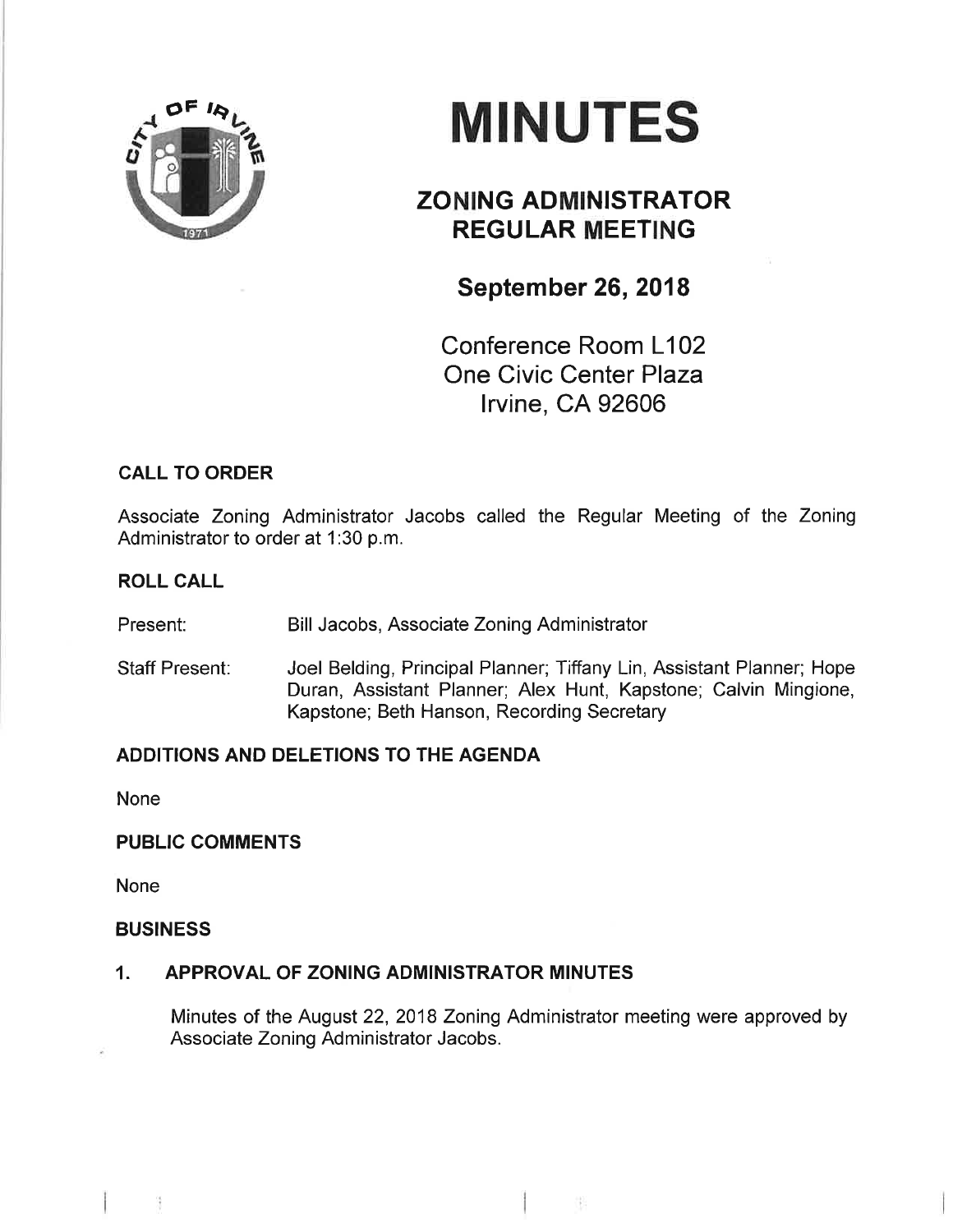Minutes of the September 12,2018 Zoning Administrator meeting were approved by Associate Zoning Administrator Jacobs.

2. FINDING OF PUBLIC CONVENIENCE OR NECESSITY FOR AN ALCOHOLIC BEVERAGE CONTROL LICENSE ("TYPE 21") FOR PRIME NOW LLC LOCATED IN AN EXISTING WAREHOUSE AND DELIVERY FACILITY, LOCATED AT 2006 MCGAW AVENUE IN PLANNING AREA 36 (IRVINE BUSTNESS COMPLEX))

Associate Zoning Administrator Jacobs opened the public hearing at 1:30 p.m.

Tiffany Lin, Assistant Planner, presented the staff report

The applicant was available to answer questions and noted that this was a secondary use as most of their products are delivered.

Associate Zoning Administrator Jacobs closcd thc public hearing at 1:34 p.m

ACTION: Acting Zoning Administrator Gehrich adopted RESOLUTION NO. 18-1433. Adopt RESOLUTION NO. 18-1433, A RESOLUTION OF THE ZONING ADMINISTRATOR OF THE CITY OF IRVINE, CALIFORNIA, FINDING THAT THE 'TYPE 21" (OFF-SALE GENERAL) ALCOHOLIC BEVERAGE CONTROL LICENSE (00748972-PABC) IS OF PUBLIC CONVENIENCE OR NECESSITY FOR PRIME NOW LLC LOCATED IN AN EXISTING WAREHOUSE AND DELIVERY FACILITY AT 2006 MCGAW AVENUE IN PLANNING AREA 36 (IRVINE BUSINESS COMPLEX)

#### 3 CONDITIONAL USE PERMIT WITH ADMINISTRATIVE RELIEF FOR BODY RHYTHMS, A MASSAGE ESTABLISHMENT, LOCATED AT 4902 IRVINE **CENTER DRIVE IN PLANNING AREA 11 (EL CAMINO REAL)**

Associate Zoning Administrator Gehrich opened the public hearing at 1:34 p.m.

Alex Hunt, Kapstone, gave the staff report .and noted that he had receíved a call from a resident expressing concerns, but after hearing this was an existing establishment and had been open for four year and would be operating as normal withdrew his complaint.

The applicant, David Mescon, Body Rhythms, thanked staff and the City for approval of his project and was available to answer questions.

Assocíate Zoning Administer Jacobs closed the public hearing at 1:39 p.m

AGTION: Acting Zoning Administrator Gehrich adopted RESOLUTION NO. 18- 1434, A RESOLUTION OF THE ZONING ADMINISTRATOR OF THE CITY OF IRVINE, CALIFORNIA, APPROVING CONDITIONAL USE PERMIT 00745091-

4

Ÿ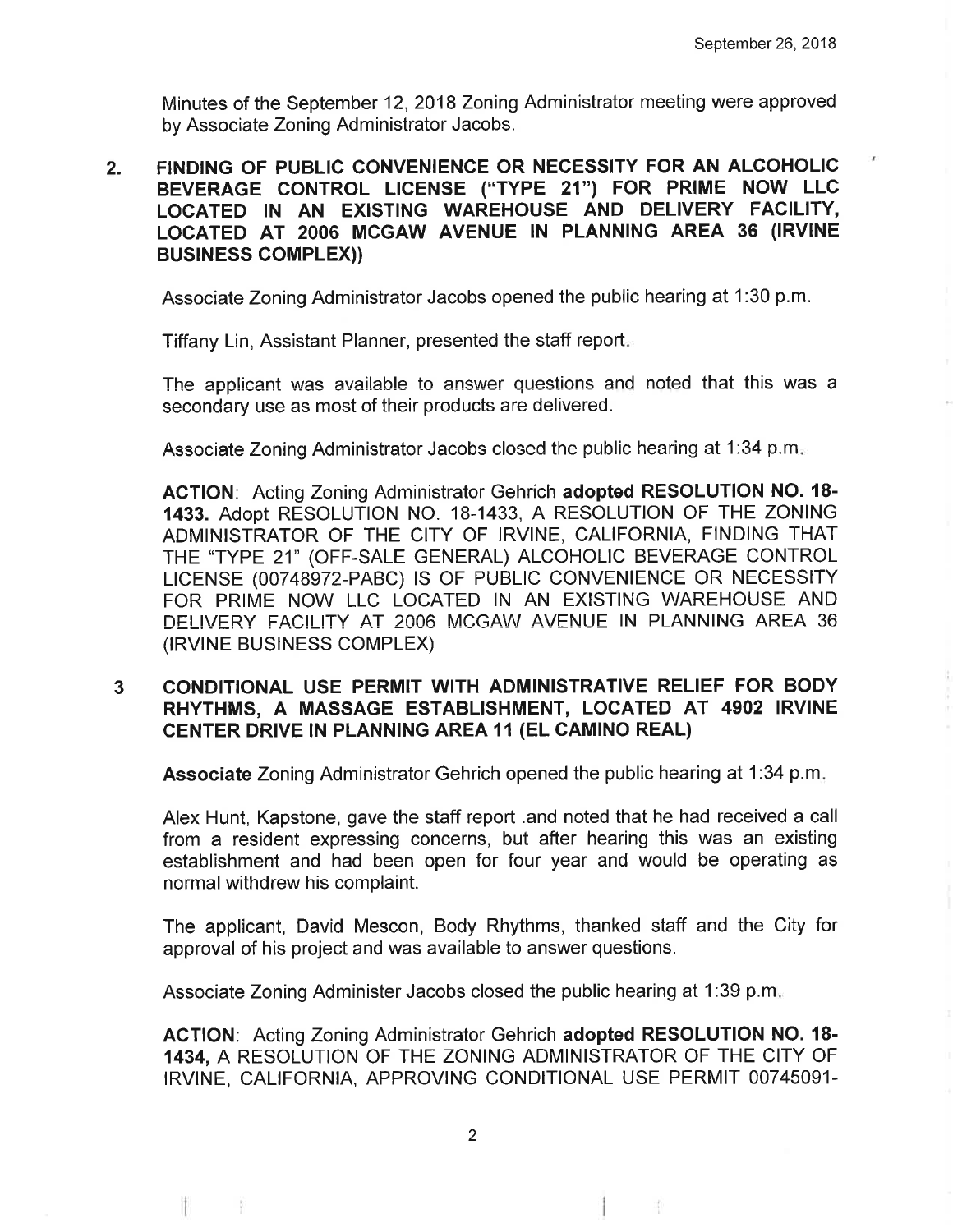PCPM FOR THE ESTABLISHMENT OF BODY RHYTHMS, A MASSAGE ESTABLISHMENT, WITH ADMINISTRATIVE RELIEF FOR SHARED PARKING, LOCATED AT 4902 IRVINE CENTER DRIVE, SUITE 104, IN PLANNING AREA 11 (EL CAMINO REAL); FILED BY BODY RHYTHMS.

#### 4 SIGN PROGRAM WITH ADMINISTRATIVE RELIEF FOR THE SPECTRUM TERRACE OFFICE CAMPUS IN PLANNING AREA 17 (QUAIL HILL)

Associate Zoning Administer Jacobs opened the public hearing at 1:39 p.m

Alex Hunt, Kapstone, gave the staff report and noted that he had received one response to the public notice that had been mailed expressing concern that the proposed signage might detract from the residential character of the area.

David Baab, Baab & Associates, was available to answer questions...

Associate Zoning Administrator Jacobs noted that the exterior signs for the project were in compliance and that due to the size and scale of the project there was a necessity for more interior signage for adequate wayfinding.

Associate Zoning Administrator Jacobs closed the public hearing at 1:52 p.m.

ACTION: Associate Zoning Administrator Jacobs adopted RESOLUTION NO. 18.1435, A RESOLUTION OF THE ZONING ADMINISTRATOR OF THE CITY .OF IRVINE, CALIFORNIA, APPROVING SIGN PROGRAM 00753938-PSS WITH ADMINISTRATIVE RELIEF FOR THE SPECTRUM TERRACE OFFICE CAMPUS lN PLANNING AREA 17 (OUAIL HILL); FILED BY BAAB & ASSOCIATES ON BEHALF OF THE IRVINE COMPANY

#### VARIANCE REQUEST FOR REDUCED SOLAR CARPORT SETBACKS AT 1OO PACIFICA IN PLANNING AREA 33  $5x$

Associate Zoning Administer Jacobs opened the public hearing at 1:52 p.m

Calvin Mingione, Kapstone, gave the staff report.

The applicant was available to answer questions.

Ħ.

Associate Zoning Administrator Jacobs closed the public hearing at 1:52 p.m.

ACTION: Associate Zoning Administrator Jacobs adopted RESOLUTION NO. 18.1436, A RESOLUTION OF THE ZONING ADMINISTRATOR OF THE CITY OF IRVINE, CALIFORNIA, APPROVING VARIANCE REQUEST 00757397-PVA TO ALLOW REDUCED SETBACKS FOR A SOLAR CARPORT INSTALLATION

95